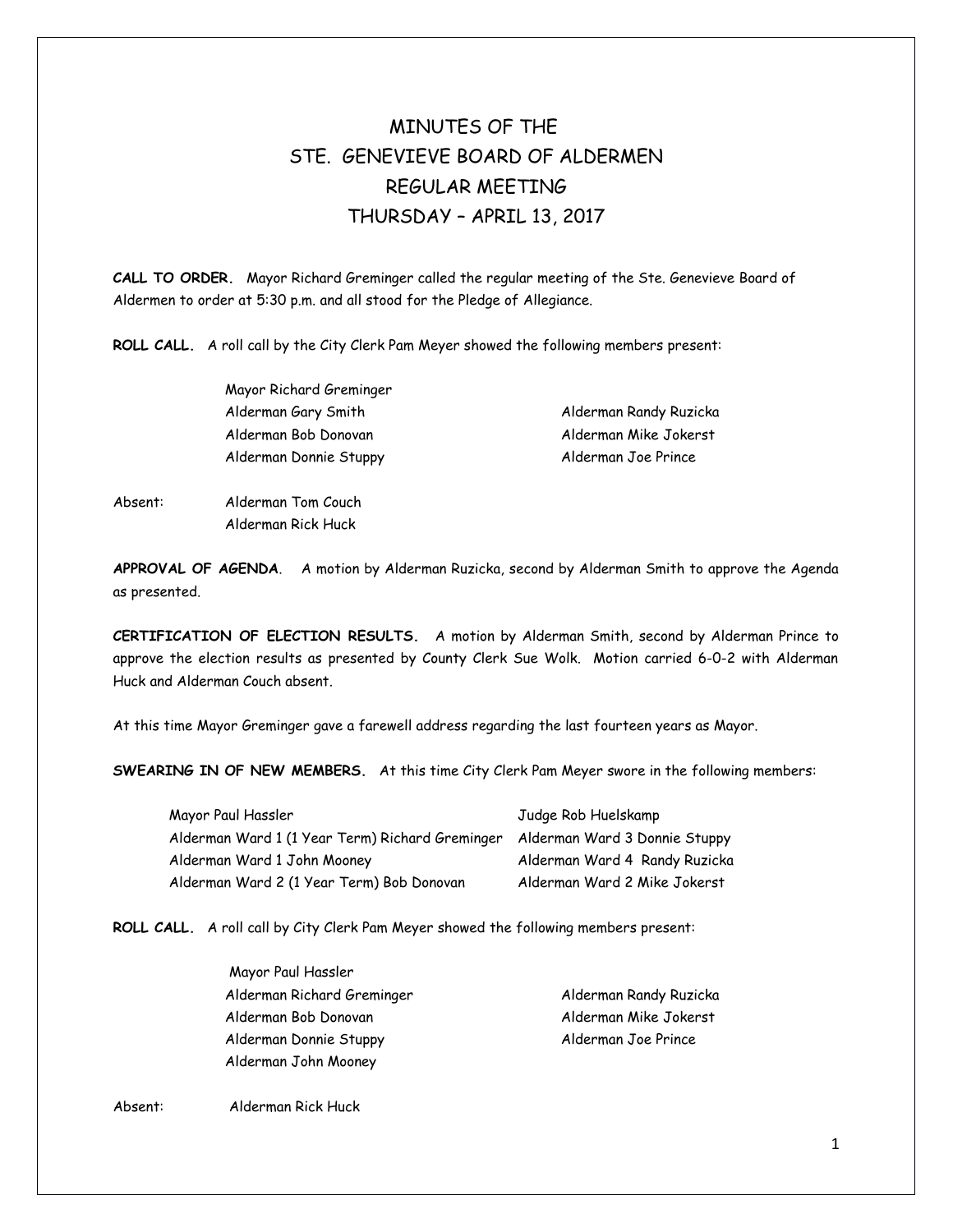**PRESENTATION/AWARDS.** At this time Mayor Hassler presented Richard " Dick" Greminger, with an appreciation plaque for his fourteen years of service as Mayor of the City of Ste. Genevieve and read a Proclamation honoring him.

**PERSONAL APPEARANCES. None.** 

**CITY ADMINISTRATOR REPORT. (See Attached Report)**

**STAFF REPORTS.** 

**Carla Bullock, Community Development Administrator (See Attached Report)** 

**Kenny Steiger, Fire Chief (See Attached Report)** 

**PUBLIC COMMENTS.** Mr. Bob Browne, 498 Merchant Street congratulated Mayor Hassler on his newly appointed position.

**COMMITTEE REPORTS.** None.

### **CONSENT AGENDA.**

**Minutes – Board of Aldermen** – **Regular Meeting – March 23, 2017.** A motion by Alderman Donovan, second by Alderman Prince to approve the minutes of the Board of Alderman Regular Meeting of March 23, 2017. Motion carried 7-0-1 with Alderman Huck absent.

**Minutes – Board of Aldermen – Closed Session – March 23, 2017.** A motion by Alderman Ruzicka, second by Alderman Prince to approve the minutes of the Closed Session of the Board of Alderman Meeting of March 23, 2017. Motion carried 7-0-1 with Alderman Huck absent.

**RESOLUTION 2017-06. A RESOLUTION AUTHORIZING THE MAYOR TO ENTER INTO AN INTERLOCAL CONTRACT FOR COOPERATIVE PURCHASING WITH HOUSTON-GALVESTON AREA COUNCIL (H-GAC), FROM HOUSTON TEXAS.** A motion by Alderman Greminger, second by Alderman Prince to approve Resolution 2017-06 authorizing the Mayor to enter into an interlocal contract for cooperative purchasing with Houston-Galveston Area Council (H-GAC) from Houston Texas.

**RESOLUTION NO. 2017-07. A RESOLUTION AUTHORIZING CERTAIN CITY OFFICIALS TO CONDUCT BANKING AND FINANCIAL BUSINESS FOR THE CITY OF STE. GENEVIEVE.** A motion by Alderman Prince, second by Alderman Ruzicka to approve Resolution 2017 – 07 authorizing certain city officials to conduct bank and financial business. Motion carried 7-0-1 with Alderman Huck absent.

**RESOLUTION NO. 2017-08. A RESOLUTION AUTHORIZING THE STE. GENEVIEVE TOURISM DEPARTMENT TO APPLY FOR A GRANT FROM THE MARKETING PLATFORM DEVELOPMENT GRANT SPONSORED BY THE MISSOURI DIVISION OF TOURISM IN AN AMOUNT NOT TO EXCEED FIVE**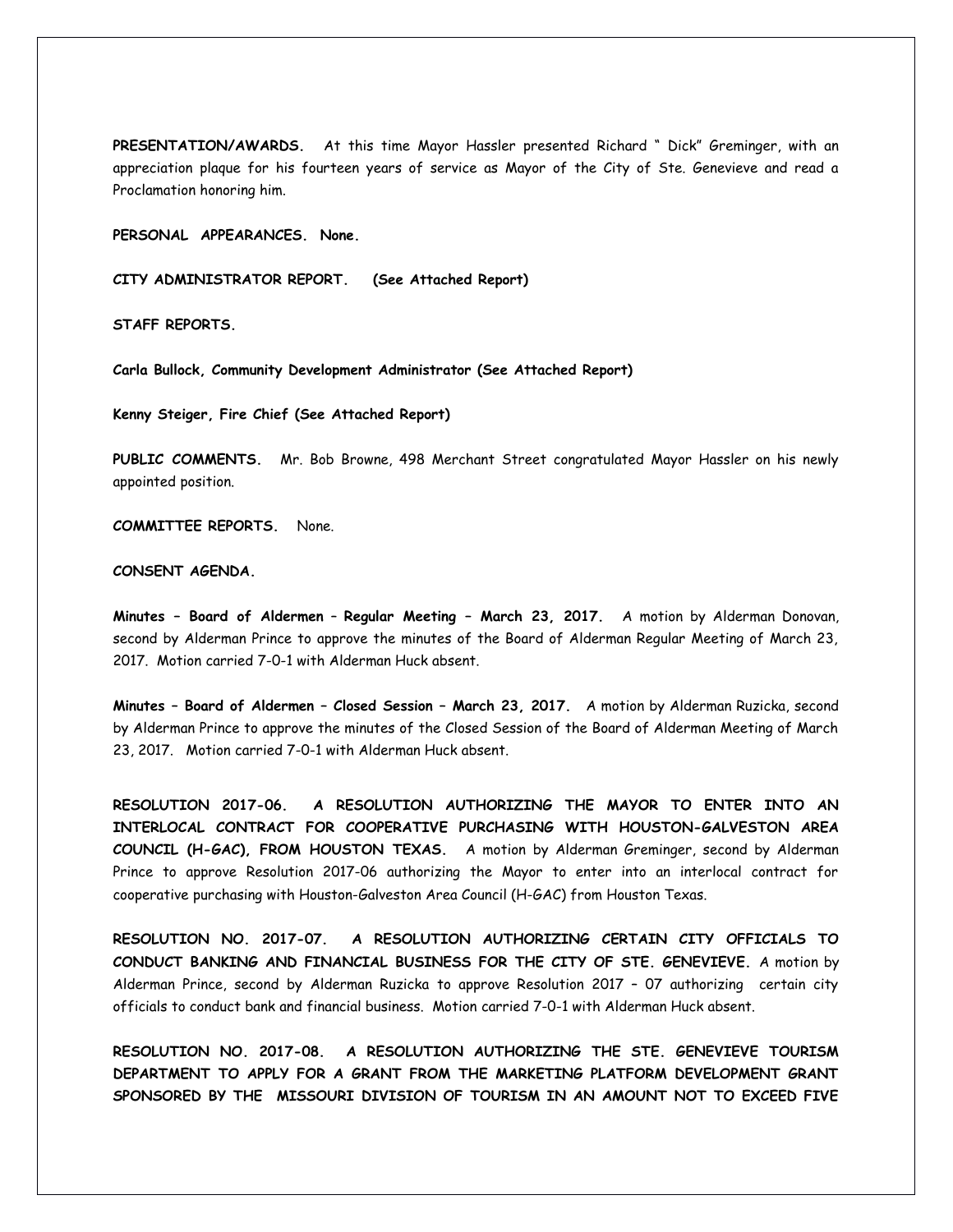**THOUSAND DOLLARS (\$5,000).** A motion by Alderman Jokerst, second by Alderman Donovan to approve Resolution 2017-08 authorizing the tourism department to apply for a grant (MPD) with the Missouri Division of Tourism. Motion carried 7-0-1 with Alderman Huck absent.

**RESOLUTION NO. 2017-09. A RESOLUTION AUTHORIZING THE STE. GENEVIEVE TOURISM DEPARTMENT TO APPLY FOR A GRANT FROM THE MARKETING MATCHING ADVERTISING GRANT SPONSORED BY THE MISSOURI DIVISION OF TOURISM IN AN AMOUNT NOT TO EXCEED SIX THOUSAND DOLLARS (\$6,000).** A motion by Alderman Greminger, second by Alderman Stuppy to approve Resolution 2017-09 authorizing the tourism department to apply for a grant (MMG) with the Missouri Division of Tourism. Motion carried 7-0-1 with Alderman Huck absent.

**NUISANCE HEARING – 118 N. SIXTH STREET.** Mayor Hassler opened the public nuisance hearing for 118 N. Sixth Street at 6:13 p.m. At this time City Attorney Frank Elpers addressed the board regarding the nuisance process. The Board will hear testimony and observe evidence and they will then be asked to reach a consensus if a nuisance does exist. At this time, Martin Toma, City Administrator swore in Carla Bullock, Community Development Administrator. Ms. Bullock presented the Mayor and Board of Alderman a scenario of the nuisance that exists at 118 N. Sixth Street. The nuisance complaint was first filed on July 1, 2016 and Ms. Bullock presented a timeline from July 1, 2016 through March 16, 2017. Ms. Bullock also had pictures showing the nuisances. A motion by Alderman Prince, second by Alderman Stuppy to accept into evidence all of the exhibits (Photographs, documentation and videotape) as presented. Motion carried 7-0-1 with Alderman Huck absent. Mr. Perry F. Huck, property owner of 118 N. Sixth Street was sworn in by City Administrator Martin Toma. Mr. Huck stated that he is fully aware that a nuisance does exist, and that he has not been strong enough to get the place cleaned up. Mr. Huck stated that most of the issues occur when he is at work however he does believe that the source of the problem has been alleviated. A motion by Alderman Prince second by Alderman Stuppy to go into closed session. Motion carried with the following roll call vote: Ayes: Alderman Donald Stuppy Alderman Joe Prince, Alderman Bob Donovan, Alderman Randy Ruzicka, Alderman Mike Jokerst, Alderman Dick Greminger and Alderman John Mooney Nays: None Absent: Alderman Richard Huck. Motion carried 7-0-1.

A motion by Alderman Jokerst, second by Alderman Greminger to come out of closed session. Motion carried with the following roll call vote: Ayes: Alderman Donald Stuppy Alderman Joe Prince, Alderman Bob Donovan, Alderman Randy Ruzicka, Alderman Mike Jokerst, Alderman Dick Greminger and Alderman John Mooney Nays: None Absent: Alderman Richard Huck. Motion carried 7-0-1.

At this time Mayor Hassler stated that the Board of Alderman voted in favor of declaring 118 N. Sixth a public nuisance and that Ms. Bullock is directed to provide the owner, Mr. Huck with a copy of the order and he has 20 days to abate the nuisance. If the order is not obeyed within this time period, a special tax bill is to be issued for the costs of abating the nuisance.

Mayor Hassler closed the hearing at 6:44 p.m.

### **NEW BUSINESS**

**BILL NO. 4154. AN ORDINANCE AMENDING THE CITY OF STE. GENEVIEVE CODE OF ORDINANCES CHAPTER 300: "GENERAL PROVISIONS" SECTION 300.10 DEFINITIONS AND**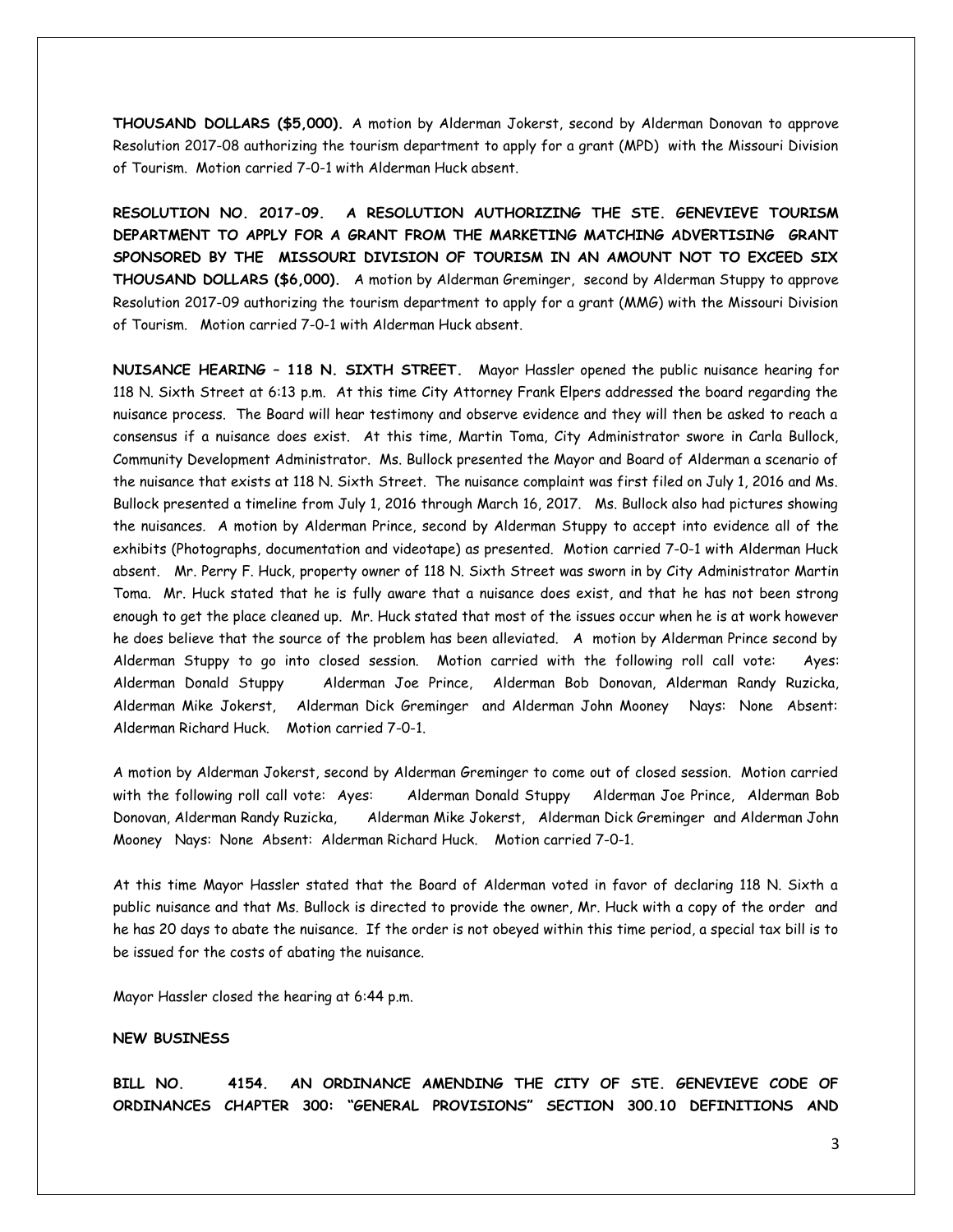**CHAPTER 340 MISCELLANEOUS DRIVING RULES SECTION 340.110 ALL TERRAIN VEHICLES-PROHIBITIED EXCEPTIONS OPERATION UNDER AN EXCEPTION PROHIBITED USES-PENALTY. 1ST READING.** At this time several Alderman had some questions regarding Bill No. 4154 and the differences in ATV's (All-Terrain Vehicles) and UTV's (utility vehicles) and allowing one or both on City Streets. Bill No. 4154 died for a lack of a motion to approve first reading.

**BILL NO. 4155. AN ORDINANCE APPROVING THE PURCHASE OF A 2016 HUSTLER REAR DISCHARGE 60" RIDING LAWN MOWER FROM FLIEGS EQUIPMENT, STE. GENEVIEVE MISSOURI IN AN AMOUNT NOT TO EXCEED \$8,230.00 FOR CEMETERY MAINTENANCE. 1ST READING.** A motion by Alderman Prince, second by Alderman Jokerst, Bill No. 4155 was placed on its first reading, read by title only, considered and passed as amended (Delete Kawasaki and add Hustler as brand) with a 7-0- 1 vote of the Board of Aldermen with Alderman Huck absent. A motion by Alderman Stuppy, second by Alderman Prince to proceed with the second and final reading of Bill No. 4155. Motion carried 7-0-1 with Alderman Huck absent. A motion by Alderman Prince, second by Alderman Jokerst, Bill No. 4155 was placed on its second and final reading, read by title only, considered and passed by a roll call vote as follows: Ayes: Alderman Donald Stuppy Alderman Joe Prince, Alderman Bob Donovan, Alderman Randy Ruzicka, Alderman Mike Jokerst , Alderman Dick Greminger and Alderman John Mooney Nays: None Absent: Alderman Richard Huck. Motion carried 7-0-1. Thereupon Bill No. 4155 was declared Ordinance No. 4091 signed by the Mayor and attested by the City Clerk.

**BILL NO. 4156. AN ORDINANCE APPROVING THE PURCHASE OF A 2017 CROWN BEDS GRAVEL STAR (DUMP TRUCK BED) FROM WM NOBBE & COMPANY, INC. STE. GENEVIEVE MISSOURI IN AN AMOUNT NOT TO EXCEED \$11,950.00 FOR THE STREET DEPARTMENT AND AMENDING THE STREET DEPARTMENT TRANSPORTATION TRUST FUND #21. 1st READING.** A motion by Alderman Prince, second by Alderman Greminger, Bill No. 4156 was placed on its first reading, read by title only, considered and passed with a 7-0-1 vote of the Board of Aldermen with Alderman Huck absent.

## **OLD BUSINESS.**

#### **OTHER BUSINESS.**

**Approval of a liquor license for The Family Diner, 675 Ste. Genevieve Drive for the sale of intoxicating liquor (beer only) including Sunday sales.** A motion by Alderman Greminger, second by Alderman Ruzicka to approve the liquor license request for the Family Diner. Motion carried 7-0-1 with Alderman Huck absent. At this time Mrs. Haley Schweiss introduced herself and answered a few questions the Board members had regarding the new Restaurant.

**Ste. Genevieve County Community Center is requesting a road closure for Progress Parkway for their annual Mini-Triathlon on May 27, 2017 from 7:30 a.m. to 10:30 a.m.** A motion by Alderman Prince second by Alderman Donovan to approve the request for the road closure for Ste. Genevieve County Community Center for May 27, 2017. Motion carried 7-0-1 with Alderman Huck absent.